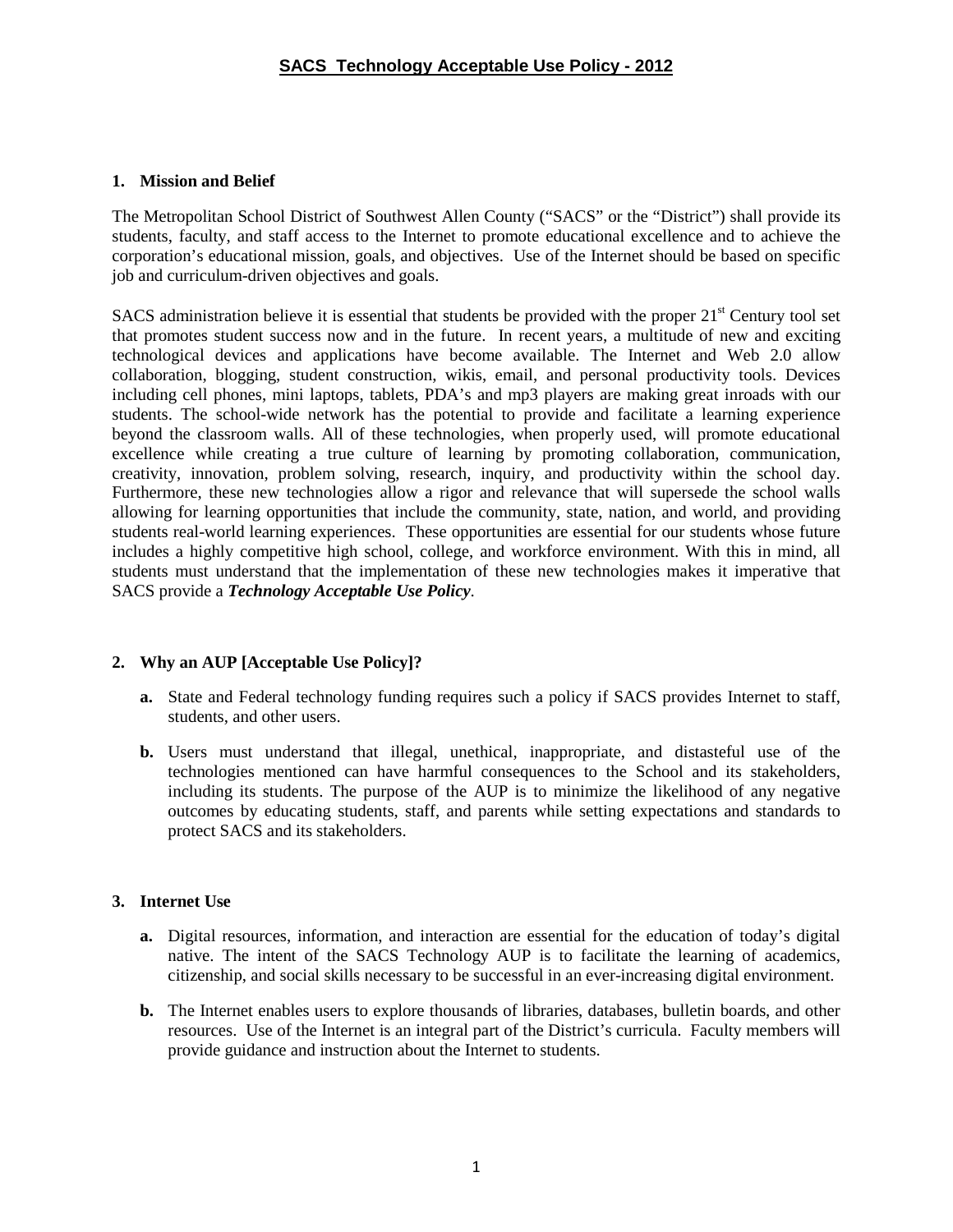## **4. Responsibility of the MSD Southwest Allen County Technology User**

- **a. Objectionable Material:** Use of the Internet to access or process visual depictions of obscenity, child or adult pornography and/or materials harmful to minors, inappropriate text files, or files dangerous to the integrity of the network is prohibited. Do not access, compose, upload, download, or distribute pornographic, obscene, or sexually explicit material or language. Even with protections in place [see SACS Filtering], as users use the Internet, it is possible, by accident or intent, they will see, receive, transmit or distribute objectionable website material. Moreover, it is possible that improper exchanges between users, both within and outside the SACS network, may occur. Although SACS takes reasonable steps to prevent users from such experiences, it is impossible to eliminate all inappropriate material all of the time.
- **b. Law Violation:** Internet use may not violate any local, state, or federal laws. Do not use the network to violate any other school policy. This includes, but is not limited to, transmission of copyrighted material, threatening, obscene, pornographic or sexually explicit material, or material protected by trade secret.
- **c. Bypassing SACS Filtering:** Users are prohibited from bypassing or attempting to bypass SACS servers or Internet filters by any means, including, but not limited to, use of proxies or other anonymous website surfing.
- **d. Internet is a Privilege:** Internet access is a privilege, not a right. With this in mind, access entails responsibility. As previously stated, users are required to use the Internet and District technology equipment for job or school-sponsored educational purposes only.

### **e. Personal Use:**

- i. Any use of the network for personal or commercial business is prohibited.
- ii. Any use of the network for product advertisement or partisan political lobbying is prohibited.
- iii. Users may not purchase goods or services through SACS network or SACS-assigned equipment for personal use. This further prohibits such use through SACS-assigned equipment used outside the physical boundaries of SACS even if through a personal network.
- **f. Proper Behavior:** Utilizing school-provided Internet and technology, users are responsible for proper behavior just as they are in a classroom or any other area of the school.
- **g. Bully/Harassment**: Users shall not use the SACS network or SACS-assigned equipment to harass or bully others. This further prohibits such use through SACS-assigned equipment outside the physical boundaries of SACS, even if through a personal network.

### **h. Identification/User Account:**

- i. Do not log in under another user's username, or access another individual's files, information, or software without prior authorization from a SACS staff member.
- ii. Keep all passwords secret and contact a staff member immediately if another person has learned a password.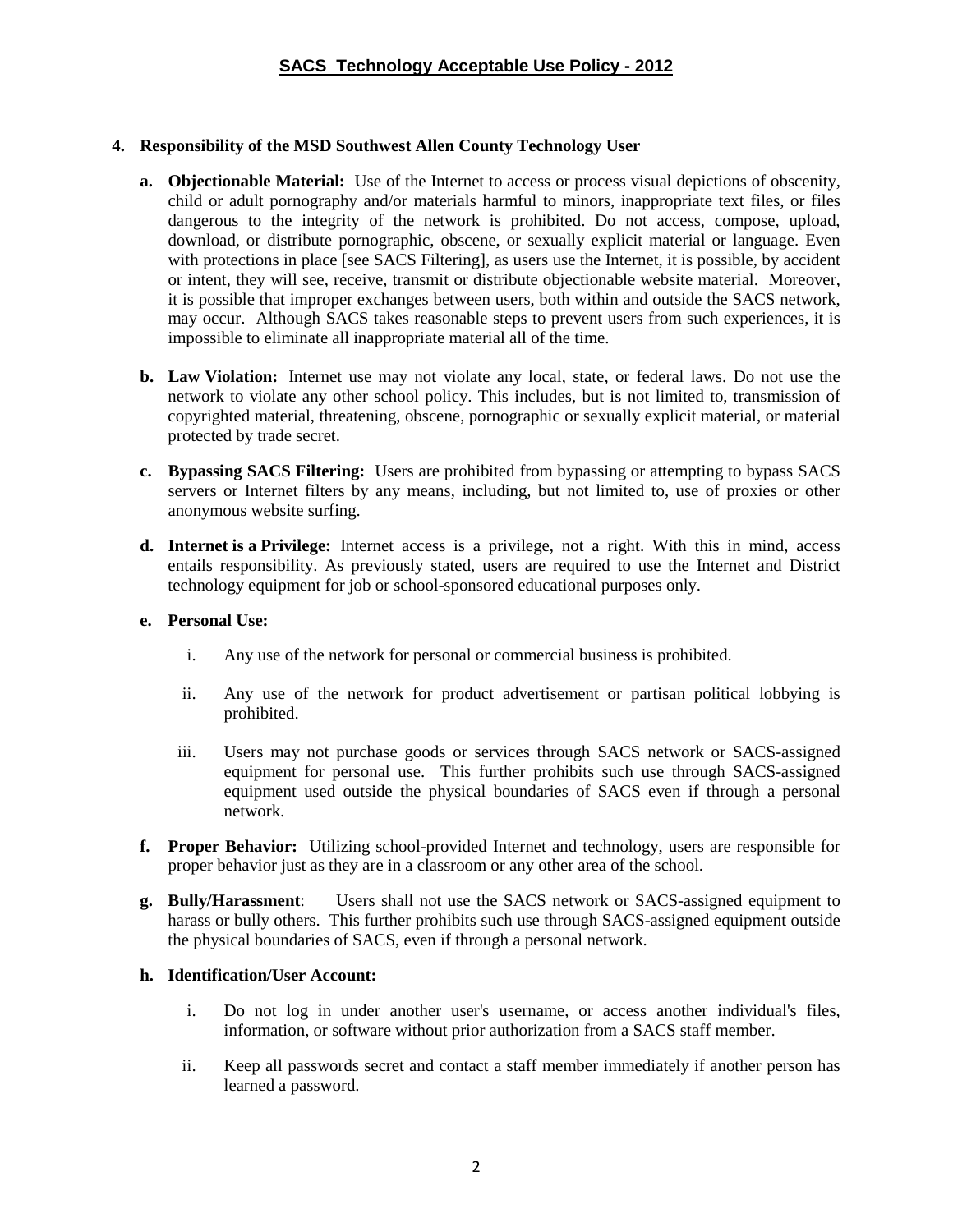- iii. Do not vandalize, damage, or disable the files of others. In direct compliance with Child Internet Protection Act (*see* Section 7(b))*,* SACS attempts to provide privacy to all of its users.
- iv. SACS users are also responsible for protecting their own and others' identities. This includes, but is not limited to, the following items: each user will not post or submit their name, personal identifying information, address, location, identification or telephone numbers, or any of the previously mentioned categories of information relating to other users. This includes submitting information that is requested by websites, whether educational, contest, or membership oriented. NOTE: This provision does not apply to SACS-approved sites and/or sites related to other legitimate job or academic purposes. The narrow exception for "other legitimate academic purposes" is meant to allow students to submit information to apply for college, register for the SAT, apply for employment, and other closely related activities. Further, in some cases, classes may use Web 2.0 applications such as, but not limited to, MyBigCampus and Google Docs, which serve as an exception to this provision. These same identifying features will **not** be used on any such services for which SACS does not automatically provide an account, which may also include, but are not limited to, e-mail, blogs, wikis, chats, glogs, web pages, forums, or any other curricular or non-curricular locations on the network or Internet. If in doubt, students will check with their teacher and/or the SACS AUP. Employees will check with their supervisor.
- **i. Digital Citizenship:** Electronic and/or digital communications should be tasteful and schoolappropriate. All communication should be polite. Remember that one is communicating with other human beings whose culture, language, and humor have different points of reference from your own. Never forward others information without their knowledge and approval. Understand when it is proper to use text messaging jargon.

## **5. Other Guidelines**

- **a. External Storage Devices:** Any external storage device (flash/thumb drives, external hard drives, CD/DVD, etc.) must be checked for viruses before use.
- **b. Downloading, Software Installation:** Downloading or installing software is not permitted without authorization from the SACS CMT [Community Media Technology Department]. Adobe software (Acrobat Reader, Flash, etc.), Java, and other software required to use the Internet is permissible. Before downloading any software, the user must meet the following criteria:
	- i. Receive authorization to install the software;
	- ii. Verify it is legal to install or download the software under copyright laws;
	- iii. Ensure that the software is virus-free; and
	- iv. Ensure that the software meets license requirements of its software vendor.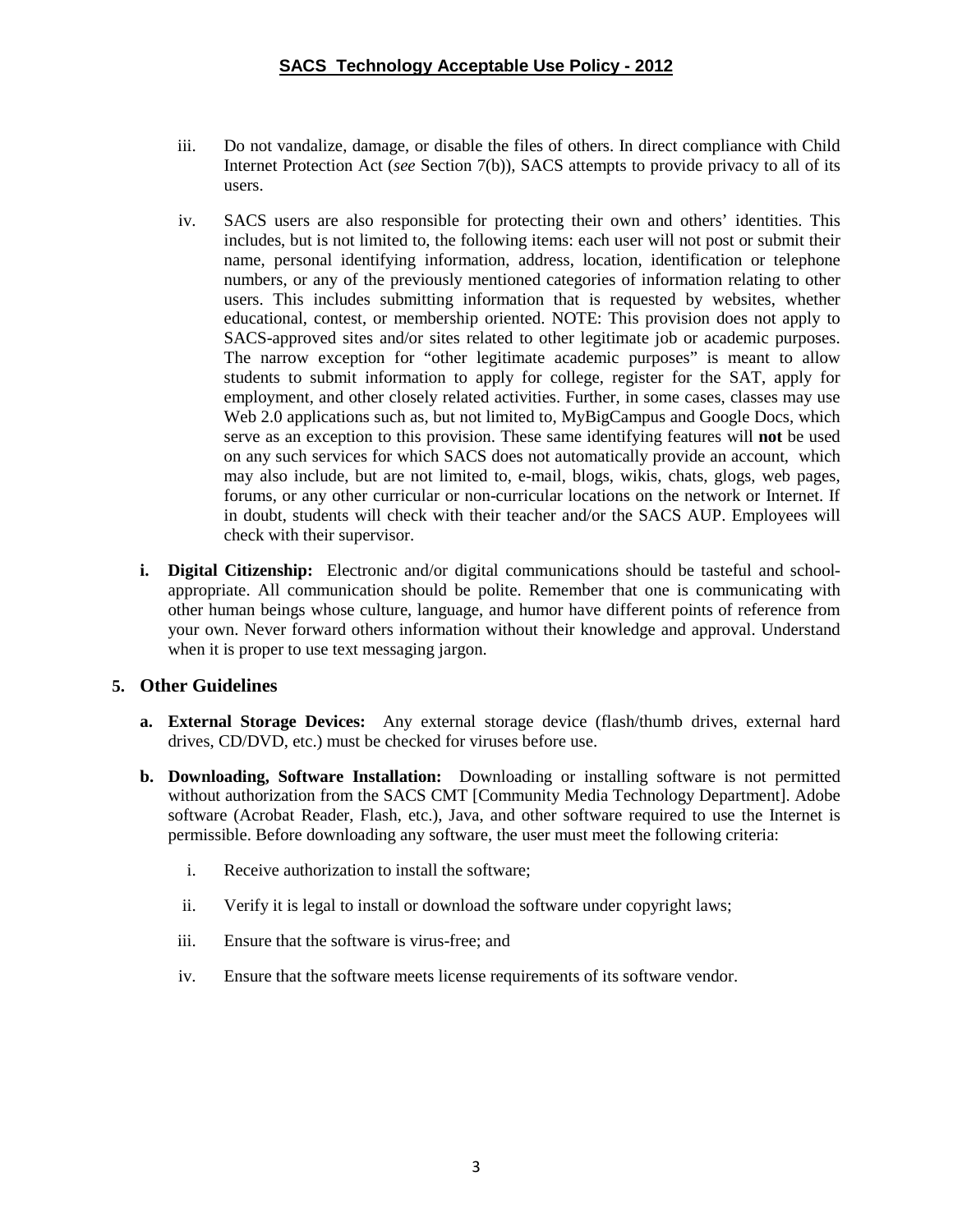- **c. Personal Devices:** The following applies to the use of personal devices while within the physical boundaries of SACS. Personal devices are used and brought to class only with teacher permission and used only for educational purposes, or for school-related activities (e.g., extracurricular activities). They must be turned off when entering and exiting the classroom. If permission is granted to be turned on, all use is directed toward class work, and only school network connections are permitted. Users are responsible for their personal property, and the school assumes no liability for student property. Users must adhere to the SACS AUP regarding the use of personal electronic and/or mobile devices. School administration and/or teacher(s) will provide parameters for this use. *NOTE: Text messaging, email, voice over IP, chat rooms and instant messaging, regardless of device or network ID, used inappropriately may be deemed offensive or disruptive to the educational process, resulting in disciplinary action.* Other employees may not bring or use personal electronic devices that use SACS network without prior approval from their supervisor and SACS CMT [Community Media Technology Department].
- **d. Personal Devices Attached to SACS Hardware:** Personal Devices attached to SACS devices are not permitted unless otherwise noted.
- **e. Copyright/Intellectual Property:** All users will follow copyright procedures. All resources obtained/used should be properly cited. All users are expected to respect the rights of, and the intellectual property of, others in accordance with Federal Copyright Law and Fair Use Policy, which includes multimedia owned by a user or downloaded at home. If a user is granted permission to post on the web, it will comply with the SACS AUP.
- **f. Appropriate Behavior:** No user shall use SACS technology or personal devices in any manner which could be deemed offensive or disruptive to the educational process or job requirements. Inappropriate behavior includes, but is not limited to, communication, documents or any other tangible means of expression, that contain sexual implications, racial slurs, gender-specific comments, or any other statement that offensively addresses a person's age, sexual orientation, religious or political beliefs, national origin or disability. Inappropriate behavior also includes searching, contributing, downloading, and/or viewing inappropriate material, threatening individuals or organizations, disrupting and damaging District property/ networks, or digital cheating.
- **g. Log In And Password Etiquette:** Each user has been given a login and password for various school resources. A user shall neither share his/her login and password nor use another user's login and password to gain access to and fraudulently use another's account. Users will not seek to gain access to another user's accounts by any means including, but not limited to, looking through others' materials or by watching another user log in. *NOTE: To protect your privacy always log on and off each machine you use at school and in other public locations. Never accept a browser's request to remember your login information.*
- **h. Email, Text Message, Posts, and Chats:** Such services, if available and necessary for curricular or job facilitation, will have access provided by SACS. Such access does not imply permission of use unless integrated within the classroom learning environment. In these cases, students and other users will be directed to use specific resources and will be expected to abide by regulations provided in the SACS AUP and the SACS 1 To 1 Laptop Initiative Guidelines. This includes all aspects of proper Digital Citizenship defined in these documents.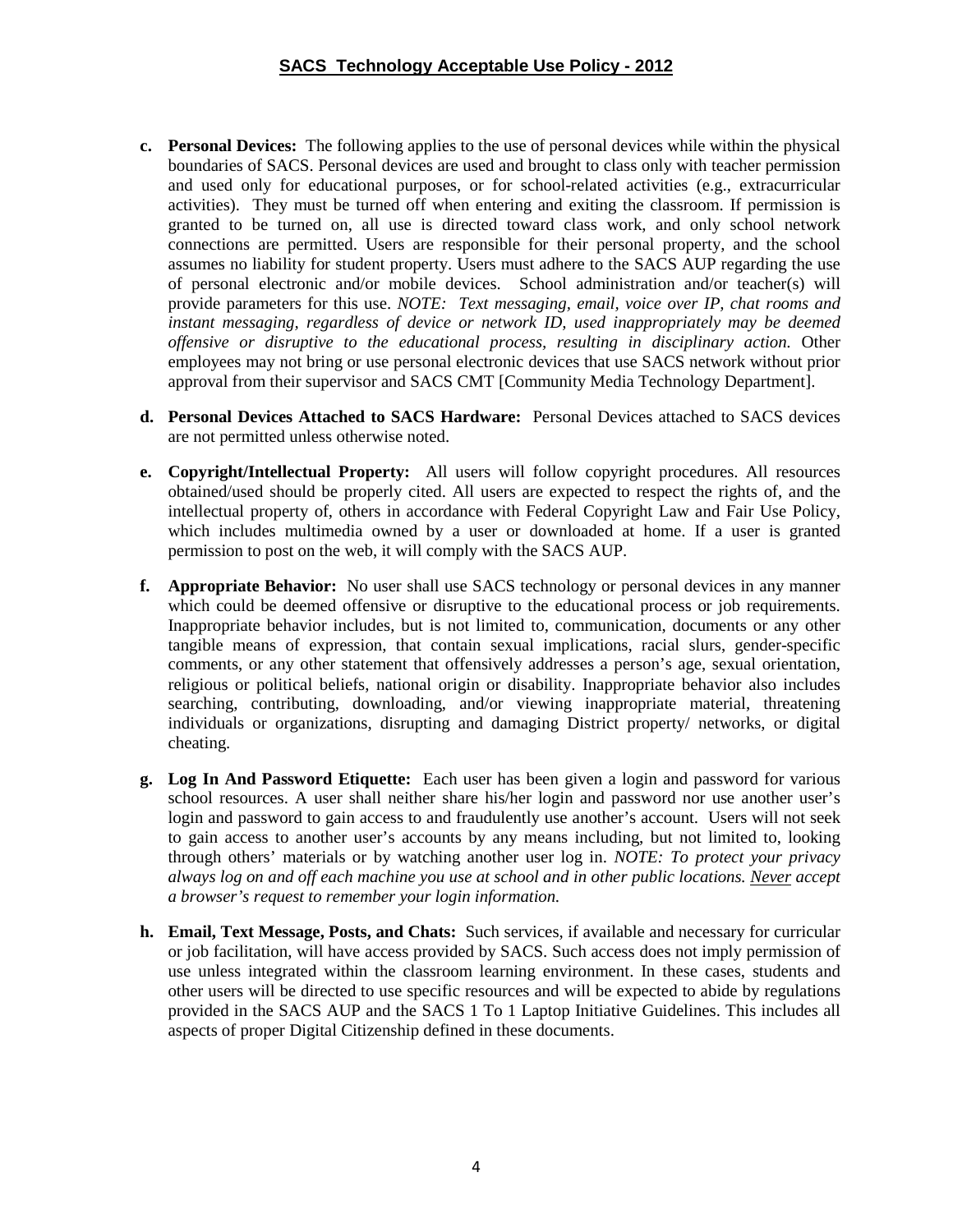- **i. Vandalism:** Vandalism includes, but is not limited to, defacing, disassembling, or destroying any part of the computer hardware, software, or settings. Users are not to move any cables, switches, and plugs associated with the computers or network. Vandalism also includes any attempt to steal or damage data of another user, the SACS network, the Internet, or any other connected agency or network. The offender may be required to pay for the repair or replacement of damaged hardware, or for services needed to undo software changes.
- **j. 1 To 1 Laptop Initiative:** Students are expected to abide to all mandates stipulated in this SACS AUP, regardless of the location of the school-owned laptop/equipment. This includes expectations and requirements for the 1 To 1 Laptop Initiative. It is important to read the policy stipulated in the 1 To 1 Laptop Initiative Guidelines.

## **6. Loss of Privilege**

Any violation of SACS AUP may result in loss of District-provided access to the school technology equipment and the Internet. Additional disciplinary action may be applied at the building level in keeping with existing procedures and practices regarding inappropriate behavior. Where applicable, law enforcement agencies may be involved.

## **7. SACS Responsibilities**

- **a.** The District's responsibilities include establishing reasonable boundaries of acceptable use, educating students and parents about acceptable use, providing general supervision, and enforcing acceptable use guidelines. The District assumes no responsibility for any costs, liabilities, or damages that a user may incur while accessing the Internet.
- **b. CIPA** [Child Internet Protection Act]: SACS will comply with the rules of CIPA. CIPA requires schools using E-rate discounts to operate *"a technology protection measure with respect to any of its computers with Internet access that protects against access through such computers to inappropriate resources and websites that could be harmful to minors."* Such a technology protection measure must be employed during any use of such computers by minors.
- **c. SACS Filtering:** The District makes reasonable efforts to filter access to the Internet to prevent, for example, access by both adults and minors to visual depictions that are obscene, child pornography or, with respect to use of the computers by minors, harmful to minors.
- **d. SACS Monitoring:** SACS-monitored direct electronic communications are not private. These include, but are not limited to, blogs, wikis, forums, email, instant messaging, broadcasting and video/audio conferencing. Their use must be curriculum-related and reflect all guidelines herein with particular emphasis on protection of personal identification information. Files stored on school-based computers, devices, SACS networks, or other cloud-based services will be monitored. This includes keystrokes entered into any site. SACS reserves and intends to exercise the right to review, analyze, edit or otherwise supervise all uses of the Internet while regulating use by students.